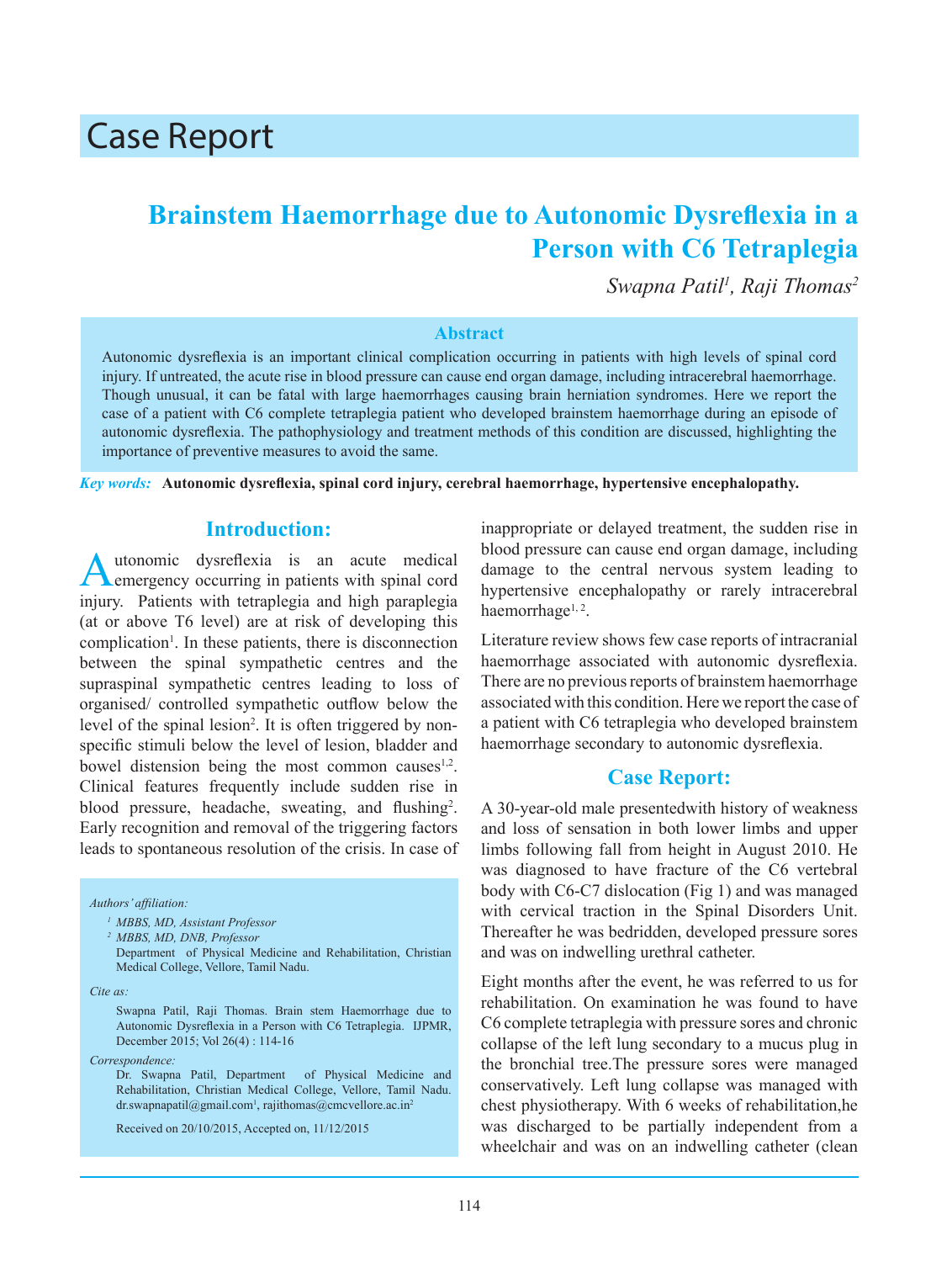

**Fig 1: CT Cervical Spine Sagittal Image Showing Fracture of the Spinous Process of C6 Vertebra, Anterolisthesis of C6 over C7 and Compression Fracture of Anterosuperior Border of C7**

intermittent catherisation was not considered in view of poor hand functions), engaging in a meaningful vocation. Two months following discharge, he again presented withpounding headache,right facial paralysis and double vision of three days duration. He gave history of an episode of bladder distension with an increase in blood pressure to 180/110 mm Hg associated with the onset of these symptoms. The blood pressure hadcome down over few hours after bladder evacuation. On examination,he had right sided partial ptosis, right lateral rectus palsy, right sided gaze evoked nystagmus, right sided LMN facial palsy and impaired gag reflex. MRI brain showed a 10x12x15 mm lesion situated inferomedial to the right middle cerebellar peduncle and posterolateral to the medulla. This was isointense to the gray matter and non-enhancing. Marked blooming was seen on SWI images (Fig 2). Features were suggestive of subacute haematoma.

During the hospital stay, he continued to have episodic headaches which were associated with sudden rise in blood pressure. He was started on amlodipine 2.5 mg once daily with which blood pressure normalised. After the acute phase settled he was continued on the



**Fig 2 : MRI Brain T2 Axial (A and B) and Coronal (C) Images Showing Isointense Lesion with Surrounding Area of Hyperintensity Inferomedial to the Right Middle Cerebellar Peduncleand Posterolateral to the Medulla. SWI (D) Image Shows Marked Blooming of the Lesion**

rehabilitation programme.Later amlodipine was stopped and suprapubic catheterisation was done. There were no further episodes of autonomic dysreflexia.

## **Discussion:**

Autonomic dysreflexia (AD) was first observed by Anthony Bowlby in 1890, and described by Guttmann and Whitteridge in 1947. It is seen in patients with cervical or high thoracic cord injury (at or above T6 level below which the main sympathetic outflow exits from the spinal cord), occurring in up to 50 - 90% of these patients. AD increases with ascending level and completeness of SCI/ injury severity. It is 3 times commoner after complete injuries than after incomplete injuries $1-4$ .

AD after spinal cord injury is due to changes in the spinal and peripheral autonomic circuits, occurring during the acute and chronic stages of SCI. The mechanisms involved include loss of supraspinal inhibitory control due to destruction of the descending vasomotor pathways, plasticity occurring within the spinal cord mainly at the level of the spinal sympathetic neurons and the primary afferents and changes in the sensitivity of peripheral adrenergic receptors<sup>2-4</sup>. It usually develops weeks to months after the SCI, but can occur as early as 4 days after severe cervical cord injuries<sup>2, 4, 5</sup>.